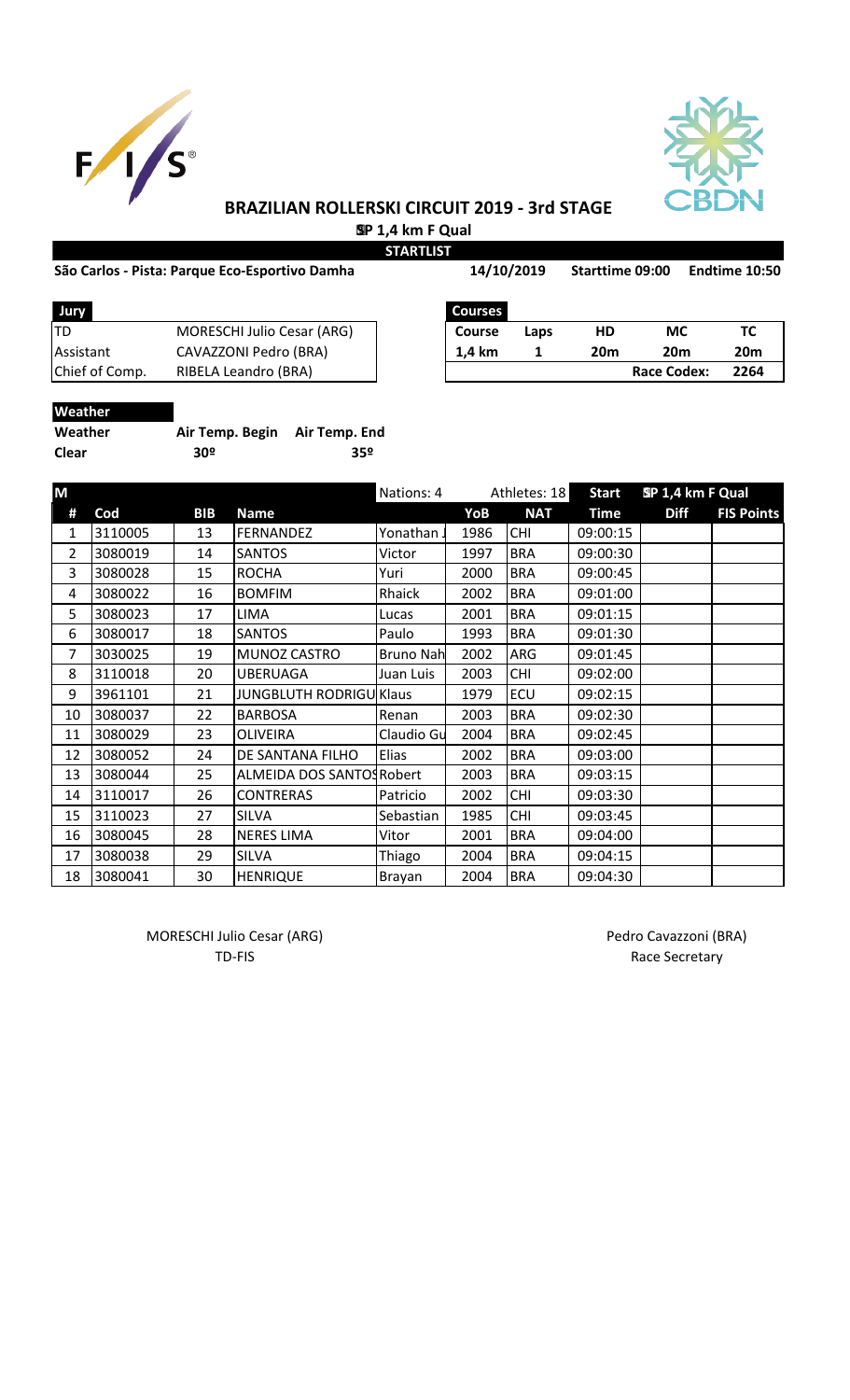



# **BRAZILIAN ROLLERSKI CIRCUIT 2019 - 3rd STAGE SP 1,4 km F Qual**

**RESULT LIST**

#### São Carlos - Pista: Parque Eco-Esportivo Damha **Santing 14/10/2019** Starttime 09:00 Endtime 10:50

| São Carlos - Pista: Parque Eco-Esportivo Damha |                                   |                | 14/10/2019 |            | Starttime 09:00    | Endtime 10:50   |
|------------------------------------------------|-----------------------------------|----------------|------------|------------|--------------------|-----------------|
| Jury                                           |                                   | <b>Courses</b> |            |            |                    |                 |
| TD                                             | <b>MORESCHI Julio Cesar (ARG)</b> | <b>Course</b>  | Laps       | HD         | МC                 | тс              |
| Assistant                                      | CAVAZZONI Pedro (BRA)             | 1.4 km         |            | <b>20m</b> | 20 <sub>m</sub>    | 20 <sub>m</sub> |
| Chief of Comp.                                 | RIBELA Leandro (BRA)              |                |            |            | <b>Race Codex:</b> | 2264            |
|                                                |                                   |                |            |            |                    |                 |

| Weather |           |
|---------|-----------|
| Weather | Air Temp. |

| Weather      | Air Temp. Begin Air Temp. End |     |
|--------------|-------------------------------|-----|
| <b>Clear</b> | 30º                           | 35º |

| ####           |         |            |                                | Nations: 4      |      | Athletes: 18 | SP 1,4 km F Qual |             |                   |
|----------------|---------|------------|--------------------------------|-----------------|------|--------------|------------------|-------------|-------------------|
| #              | Cod     | <b>BIB</b> | <b>Name</b>                    |                 | YoB  | <b>NAT</b>   | <b>Time</b>      | <b>Diff</b> | <b>FIS Points</b> |
| 1              | 3110005 | 13         | FERNANDEZ                      | Yonathan        | 1986 | <b>CHI</b>   | 00:02:49,96      |             | 203,73            |
| $\overline{2}$ | 3080022 | 16         | <b>BOMFIM</b>                  | Rhaick          | 2002 | <b>BRA</b>   | 00:02:59,68      | 00:00:09,72 | 272,36            |
| 3              | 3080019 | 14         | <b>SANTOS</b>                  | Victor          | 1997 | <b>BRA</b>   | 00:03:01,28      | 00:00:11,32 | 283,65            |
| 4              | 3080028 | 15         | <b>ROCHA</b>                   | Yuri            | 2000 | <b>BRA</b>   | 00:03:04,51      | 00:00:14,55 | 306,46            |
| 5              | 3080029 | 23         | <b>OLIVEIRA</b>                | Claudio Gu 2004 |      | <b>BRA</b>   | 00:03:07,26      | 00:00:17,30 | 325,88            |
| 6              | 3080023 | 17         | <b>LIMA</b>                    | Lucas           | 2001 | <b>BRA</b>   | 00:03:13,06      | 00:00:23,10 | 366,83            |
| 7              | 3961101 | 21         | <b>JUNGBLUTH RODRIGU Klaus</b> |                 | 1979 | ECU          | 00:03:15,11      | 00:00:25,15 | 381,30            |
| 8              | 3080038 | 29         | <b>SILVA</b>                   | Thiago          | 2004 | <b>BRA</b>   | 00:03:16,46      | 00:00:26,50 | 390,83            |
| 9              | 3110017 | 26         | <b>CONTRERAS</b>               | Patricio        | 2002 | <b>CHI</b>   | 00:03:23,79      | 00:00:33,83 | 442,59            |
| 10             | 3080017 | 18         | <b>SANTOS</b>                  | Paulo           | 1993 | <b>BRA</b>   | 00:03:27,77      | 00:00:37,81 | 470,69            |
| 11             | 3110018 | 20         | <b>UBERUAGA</b>                | Juan Luis       | 2003 | <b>CHI</b>   | 00:03:29,88      | 00:00:39,92 | 485,58            |
| 12             | 3080041 | 30         | <b>HENRIQUE</b>                | Brayan          | 2004 | <b>BRA</b>   | 00:03:29,97      | 00:00:40,01 | 486,22            |
| 13             | 3030025 | 19         | MUNOZ CASTRO                   | Bruno Nah 2002  |      | ARG          | 00:03:30,54      | 00:00:40,58 | 490,24            |
| 14             | 3110023 | 27         | <b>SILVA</b>                   | Sebastian       | 1985 | <b>CHI</b>   | 00:03:35,49      | 00:00:45,53 | 525,19            |
| 15             | 3080044 | 25         | ALMEIDA DOS SANTOS Robert      |                 | 2003 | <b>BRA</b>   | 00:03:38,84      | 00:00:48,88 | 548,85            |
| 16             | 3080045 | 28         | <b>NERES LIMA</b>              | Vitor           | 2001 | <b>BRA</b>   | 00:04:00,80      | 00:01:10,84 | 703,89            |
| 17             | 3080037 | 22         | <b>BARBOSA</b>                 | Renan           | 2003 | <b>BRA</b>   | 00:04:04,64      | 00:01:14,68 | 731,01            |
| 18             | 3080052 | 24         | DE SANTANA FILHO               | Elias           | 2002 | <b>BRA</b>   | 00:04:29,94      | 00:01:39,98 | 909,64            |

MORESCHI Julio Cesar (ARG) MORESCHI Julio Cesar (ARG)

TD-FIS Race Secretary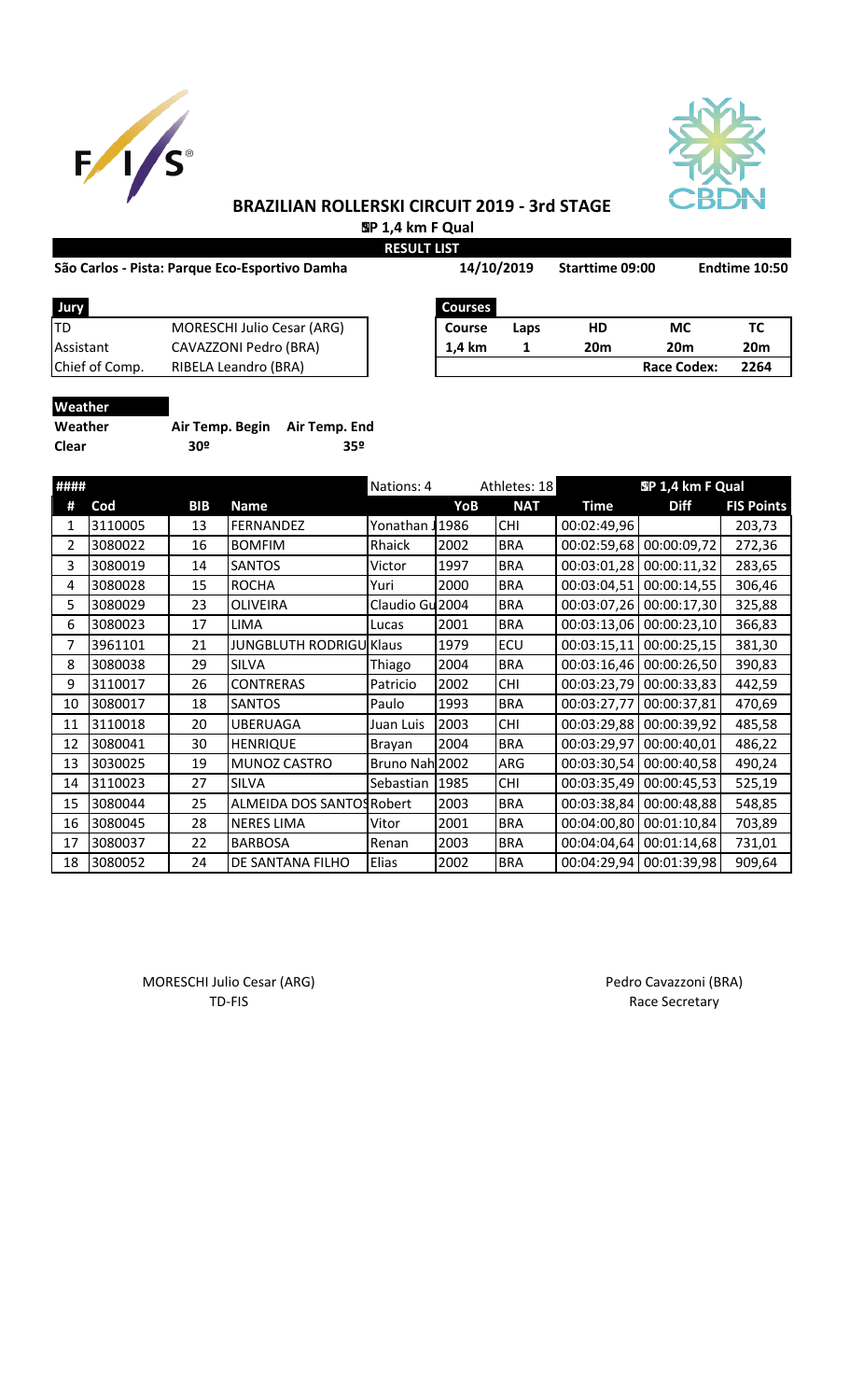# **BRAZILIAN ROLLERSKI CIRCUIT 2019 - 3rd STAGE**

#### **SP 1,4 km F Final**

|                                                | <b>START LIST</b> |                 |               |
|------------------------------------------------|-------------------|-----------------|---------------|
| São Carlos - Pista: Parque Eco-Esportivo Damha | 14/10/2019        | Starttime 09:00 | Endtime 10:50 |

| Heat #12   |            |                                 |      |
|------------|------------|---------------------------------|------|
| <b>Pos</b> | <b>Bib</b> | <b>Name</b>                     | Rank |
|            |            | FERNANDEZ Yonathan Jesus        |      |
|            |            | ROCHA Yuri                      |      |
|            |            | <b>OLIVEIRA Claudio Gustavo</b> |      |
|            | 8          | SILVA Thiago                    |      |
| q          | 9          | <b>CONTRERAS Patricio</b>       |      |
| 12         | 12         | <b>HENRIQUE Brayan</b>          |      |

| Heat #12 |     |                           |      |   |  |
|----------|-----|---------------------------|------|---|--|
| Pos      | Bib | <b>Name</b>               | Rank | h |  |
|          |     | <b>BOMFIM Rhaick</b>      |      |   |  |
|          |     | <b>SANTOS Victor</b>      |      |   |  |
| ь        | b   | <b>LIMA Lucas</b>         |      |   |  |
|          |     | JUNGBLUTH RODRIGUEZ Klaus |      |   |  |
| 10       | 10  | <b>SANTOS Paulo</b>       |      |   |  |
| 11       | 11  | <b>UBERUAGA Juan Luis</b> |      |   |  |

| <b>Heat #12</b> |            |      |      |
|-----------------|------------|------|------|
| Pos             | <b>Bib</b> | Name | Rank |
|                 |            |      |      |
|                 |            |      |      |
|                 |            |      |      |
|                 |            |      |      |
|                 |            |      |      |
| հ               |            |      |      |

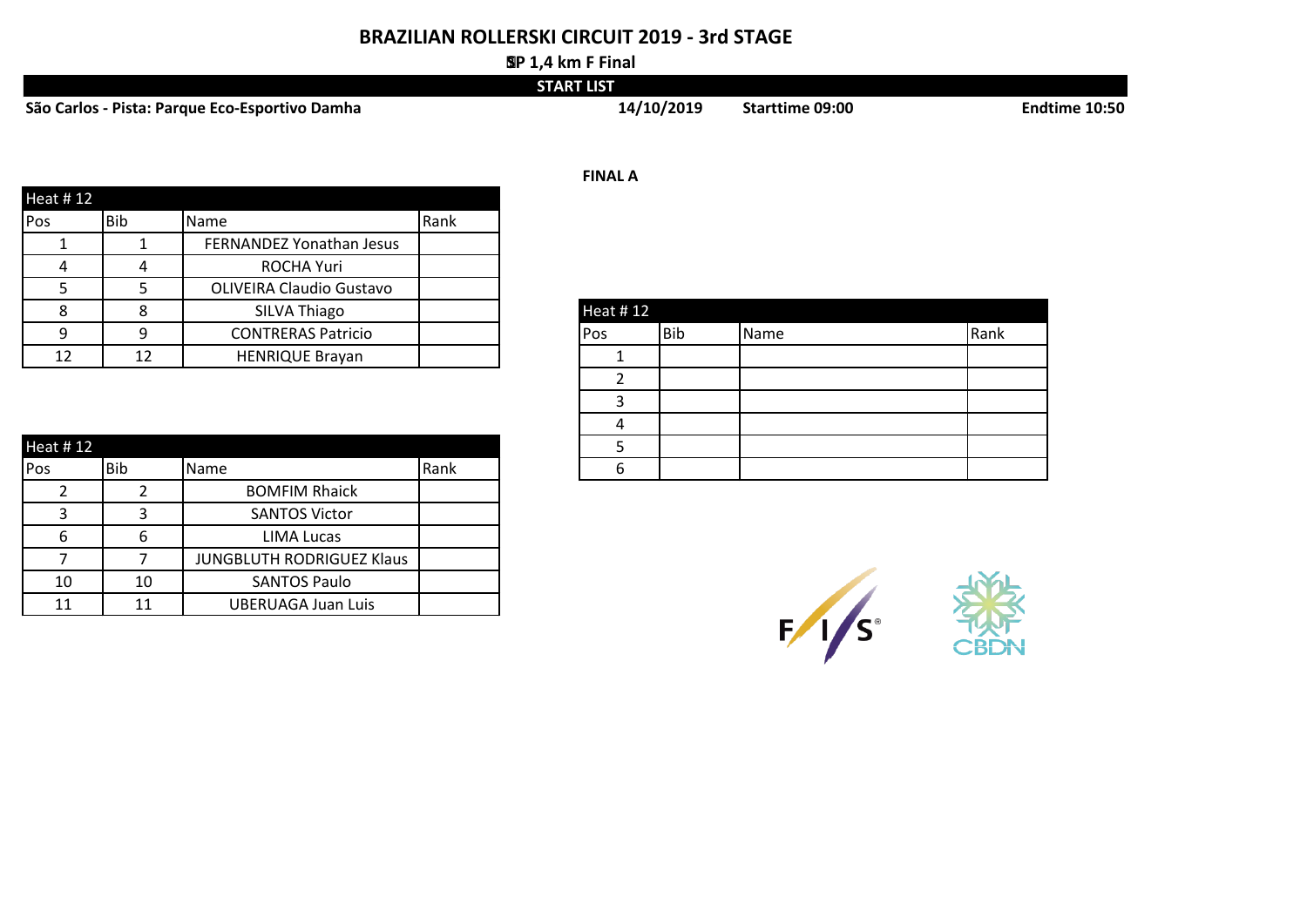# **BRAZILIAN ROLLERSKI CIRCUIT 2019 - 3rd STAGE**

#### **SP 1,4 km F Final**

|                                                | <b>START LIST</b> |                        |               |
|------------------------------------------------|-------------------|------------------------|---------------|
| São Carlos - Pista: Parque Eco-Esportivo Damha | 14/10/2019        | <b>Starttime 09:00</b> | Endtime 10:50 |

|            |            |                                 |      | <b>FINAL A</b>                     |
|------------|------------|---------------------------------|------|------------------------------------|
| Heat #12   |            |                                 |      |                                    |
| <b>Pos</b> | <b>Bib</b> | Name                            | Rank |                                    |
|            |            | FERNANDEZ Yonathan Jesus        |      |                                    |
|            | 4          | <b>ROCHA Yuri</b>               |      |                                    |
|            |            | <b>OLIVEIRA Claudio Gustavo</b> |      |                                    |
|            |            | SILVA Thiago                    |      | Heat #12                           |
|            |            | <b>CONTRERAS Patricio</b>       |      | <b>Bib</b><br><b>Name</b><br>lPos. |
| 12         | 12         | <b>HENRIQUE Brayan</b>          |      | FERNANDEZ Yonathan Jesus           |

| Heat #12   |     |                           |      |
|------------|-----|---------------------------|------|
| <b>Pos</b> | Bib | Name                      | Rank |
|            |     | <b>BOMFIM Rhaick</b>      |      |
|            |     | <b>SANTOS Victor</b>      |      |
| h          |     | LIMA Lucas                |      |
|            |     | JUNGBLUTH RODRIGUEZ Klaus |      |
| 10         | 10  | <b>SANTOS Paulo</b>       |      |
| 11         | 11  | <b>UBERUAGA Juan Luis</b> |      |

| <b>Heat #12</b> |     |                                 |      |
|-----------------|-----|---------------------------------|------|
| Pos             | Bib | Name                            | Rank |
|                 |     | FERNANDEZ Yonathan Jesus        |      |
|                 |     | <b>BOMFIM Rhaick</b>            |      |
| ર               |     | <b>SANTOS Victor</b>            |      |
|                 |     | <b>ROCHA Yuri</b>               |      |
|                 |     | <b>OLIVEIRA Claudio Gustavo</b> |      |
|                 |     | <b>SILVA Thiago</b>             |      |